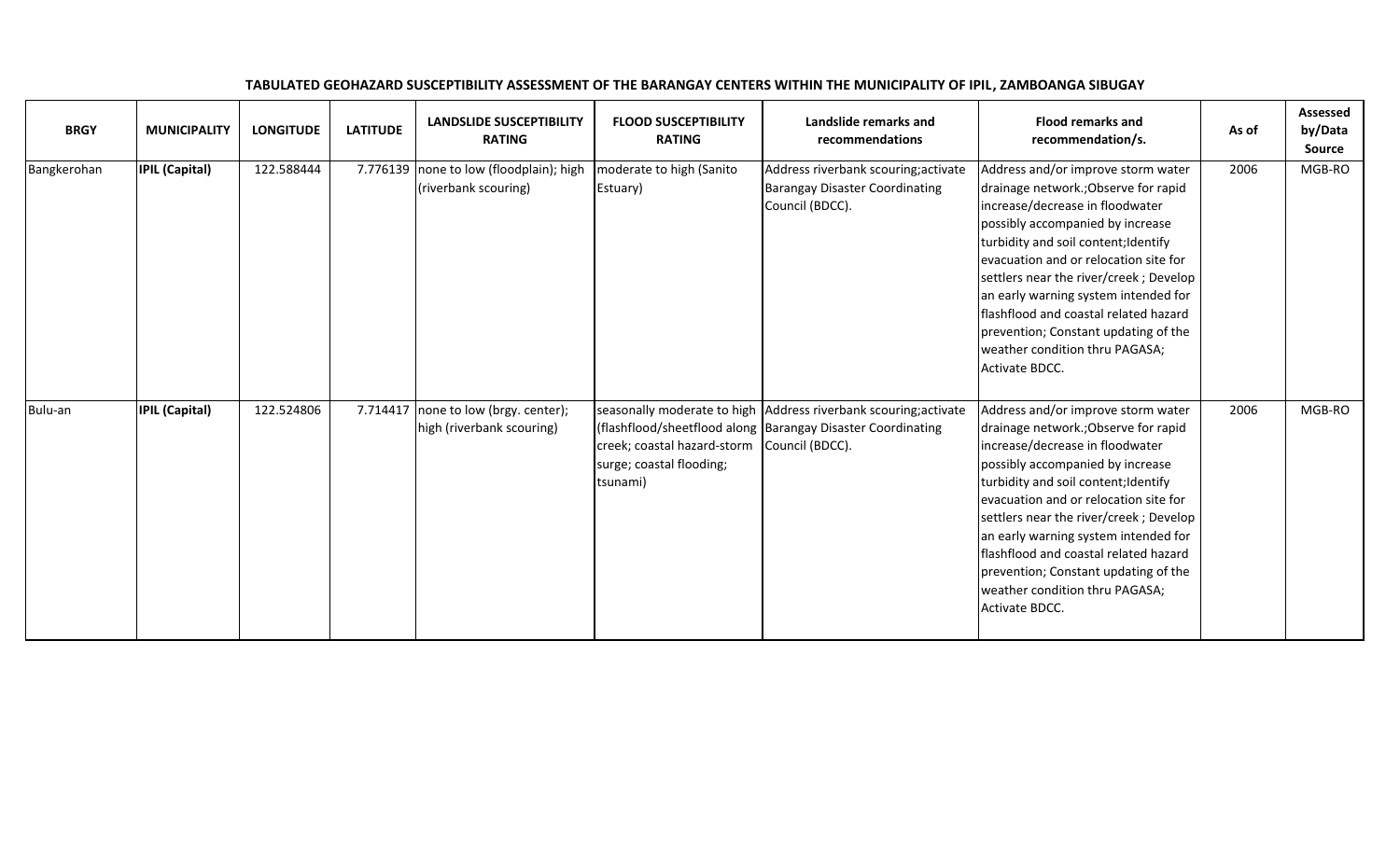| Caparan    | <b>IPIL (Capital)</b> | 122.537472 | 7.745222 none to low                                                                                   | moderate to high<br>creek; coastal hazard-storm<br>surge; coastal flooding;<br>tsunami) | (flashflood/sheetflood along   mass movement; activate Barangay<br><b>Disaster Coordinating Council</b><br>(BDCC).                                                                                                                                                                                                                       | Observe for progress and presence of Address and/or improve storm water<br>drainage network.; Observe for rapid<br>increase/decrease in floodwater<br>possibly accompanied by increase<br>turbidity and soil content; Identify<br>evacuation and or relocation site for<br>settlers near the river/creek; Develop<br>an early warning system intended for<br>flashflood related hazard prevention;<br>Constant updating of the weather<br>condition thru PAGASA; Activate<br>BDCC. | 2006 | MGB-RO |
|------------|-----------------------|------------|--------------------------------------------------------------------------------------------------------|-----------------------------------------------------------------------------------------|------------------------------------------------------------------------------------------------------------------------------------------------------------------------------------------------------------------------------------------------------------------------------------------------------------------------------------------|------------------------------------------------------------------------------------------------------------------------------------------------------------------------------------------------------------------------------------------------------------------------------------------------------------------------------------------------------------------------------------------------------------------------------------------------------------------------------------|------|--------|
| Domandan   | <b>IPIL (Capital)</b> | 122.647944 | 7.852278 low to moderate (brgy center); moderate to high<br>moderate to high (steep<br>valley; slopes) | (flashflood along Bakalan<br>River and its tributaries                                  | Monitor and observe for progress<br>and presence of mass movement<br>along the steep slopes; Observe for<br>displace ground surfaces or seeps in<br>areas that are not typically wet;<br>Identify evacuation and/or relocation evacuation and or relocation site for<br>site; activate Barangay Disaster<br>Coordinating Council (BDCC). | Address and/or improve storm water<br>drainage network.; Observe for rapid<br>increase/decrease in floodwater<br>possibly accompanied by increase<br>turbidity and soil content; Identify<br>settlers near the river/creek; Develop<br>an early warning system intended for<br>flashflood; Constant updating of the<br>weather condition thru PAGASA;<br>Activate BDCC.                                                                                                            | 2006 | MGB-RO |
| Don Andres | <b>IPIL (Capital)</b> | 122.579861 | 7.776778 none to low                                                                                   | none to seasonally low                                                                  | mass movement; activate Barangay<br><b>Disaster Coordinating Council</b><br>(BDCC).                                                                                                                                                                                                                                                      | Observe for progress and presence of Address and/or improve storm water<br>drainage network.                                                                                                                                                                                                                                                                                                                                                                                       | 2006 | MGB-RO |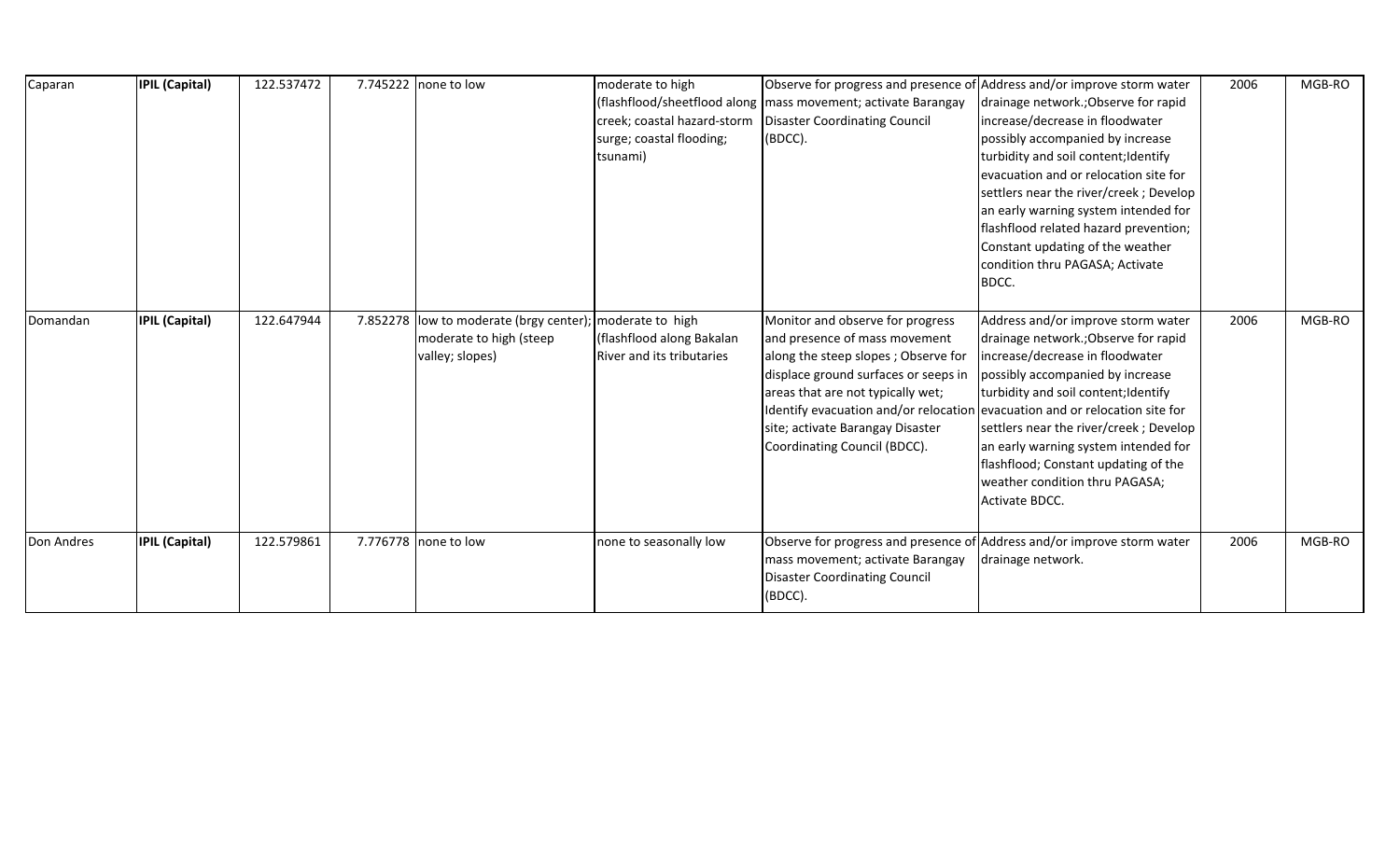| Doña Josefa  | <b>IPIL (Capital)</b> | 122.513361 | 7.751917 moderate to high                                        | seasonally moderate to high<br>(flashflood along creek)           | Monitor and observe for progress<br>and presence of mass movement<br>along the steep slopes; Observe for<br>displace ground surfaces or seeps in<br>areas that are not typically wet;<br>Identify evacuation and/or relocation evacuation and or relocation site for<br>site; activate Barangay Disaster<br>Coordinating Council (BDCC). | Address and/or improve storm water<br>drainage network.; Observe for rapid<br>increase/decrease in floodwater<br>possibly accompanied by increase<br>turbidity and soil content; Identify<br>settlers near the river/creek; Develop<br>an early warning system intended for<br>flashflood; Constant updating of the<br>weather condition thru PAGASA;<br>Activate BDCC.    | 2006 | MGB-RO |
|--------------|-----------------------|------------|------------------------------------------------------------------|-------------------------------------------------------------------|------------------------------------------------------------------------------------------------------------------------------------------------------------------------------------------------------------------------------------------------------------------------------------------------------------------------------------------|----------------------------------------------------------------------------------------------------------------------------------------------------------------------------------------------------------------------------------------------------------------------------------------------------------------------------------------------------------------------------|------|--------|
| Guituan      | <b>IPIL (Capital)</b> | 122.608194 | 7.817083 none to low (brgy. center)<br>high (riverbank scouring) | low (brgy center); high<br>(flashflood along Sanito<br>tributary) | Observe for progress and presence of Address and/or improve storm water<br>mass movement activate Barangay<br><b>Disaster Coordinating Council</b><br>(BDCC).                                                                                                                                                                            | drainage network.; Observe for rapid<br>increase/decrease in floodwater<br>possibly accompanied by increase<br>turbidity and soil content; Identify<br>evacuation and or relocation site for<br>settlers near the river/creek; Develop<br>an early warning system intended for<br>flashflood; Constant updating of the<br>weather condition thru PAGASA;<br>Activate BDCC. | 2006 | MGB-RO |
| Ipil Heights | <b>IPIL (Capital)</b> | 122.580417 | 7.787361 high (steeply sloping ground)                           | none to low                                                       | Monitor and observe for progress<br>and presence of mass movement<br>along the steep slopes; Observe for<br>displace ground surfaces or seeps in<br>areas that are not typically wet;<br>Identify evacuation and/or relocation<br>site; activate Barangay Disaster<br>Coordinating Council (BDCC).                                       | Address and/or improve storm water<br>drainage network.                                                                                                                                                                                                                                                                                                                    | 2006 | MGB-RO |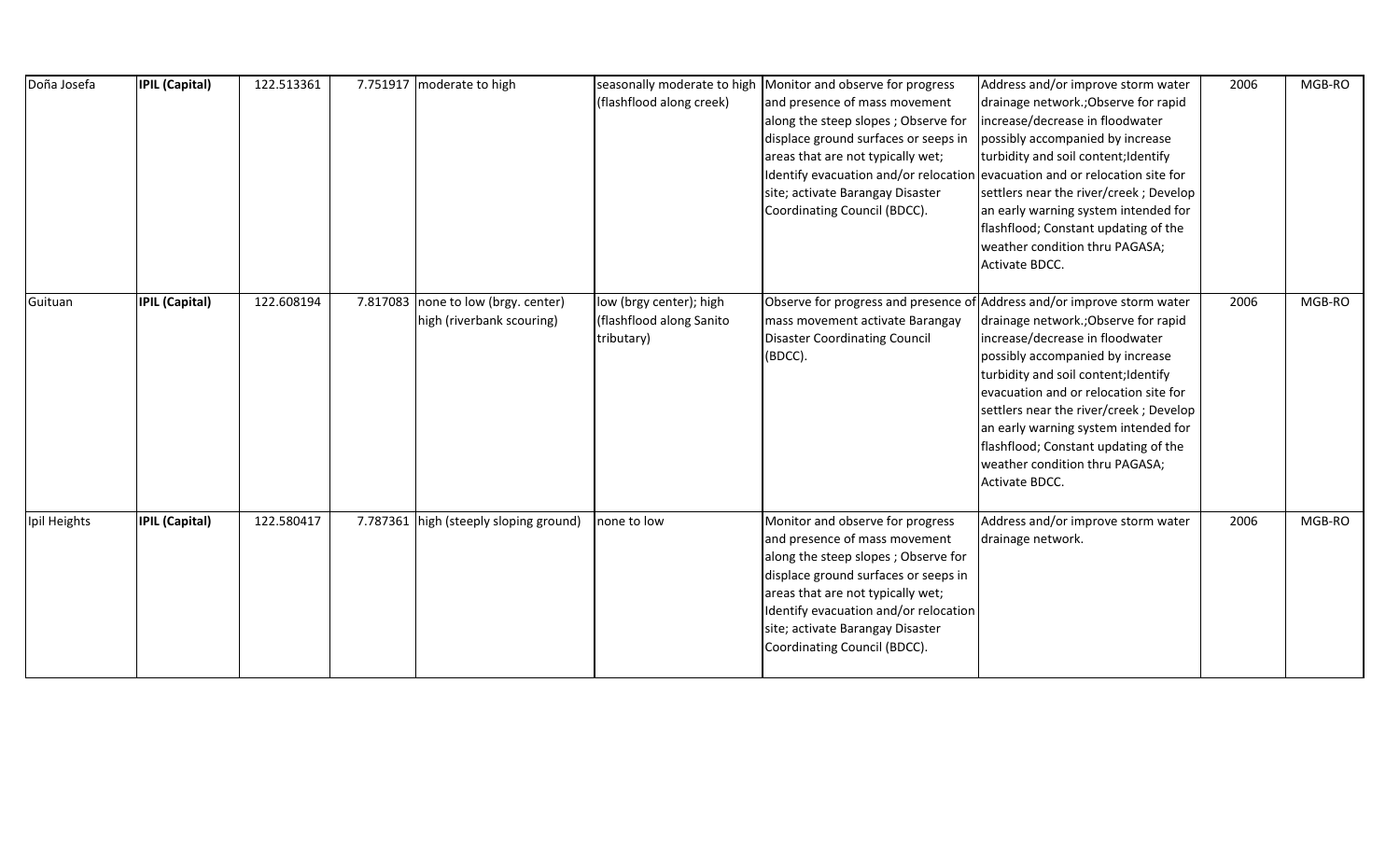| Labi                               | <b>IPIL (Capital)</b> | 122.525722 |          | 7.757306 low to moderate                                         | none to low                                | Monitor and observe for progress<br>and presence of mass movement<br>along the steep slopes; Observe for<br>displace ground surfaces or seeps in<br>areas that are not typically wet;<br>Identify evacuation and/or relocation<br>site; activate Barangay Disaster<br>Coordinating Council (BDCC). | Address and/or improve storm water<br>drainage network.                                                                                                                                                                                                                                                                                                                                                                                                                      | 2006 | MGB-RO |
|------------------------------------|-----------------------|------------|----------|------------------------------------------------------------------|--------------------------------------------|----------------------------------------------------------------------------------------------------------------------------------------------------------------------------------------------------------------------------------------------------------------------------------------------------|------------------------------------------------------------------------------------------------------------------------------------------------------------------------------------------------------------------------------------------------------------------------------------------------------------------------------------------------------------------------------------------------------------------------------------------------------------------------------|------|--------|
| Logan                              | <b>IPIL (Capital)</b> | 122.633917 |          | 7.849000 none to low                                             | low                                        | Observe for progress and presence of<br>mass movement; activate Barangay<br><b>Disaster Coordinating Council</b><br>(BDCC).                                                                                                                                                                        | Address and/or improve storm water<br>drainage network.                                                                                                                                                                                                                                                                                                                                                                                                                      | 2006 | MGB-RO |
| Lower Ipil Heights  IPIL (Capital) |                       | 122.584417 | 7.786889 | low (brgy. center) high (steep<br>slopes)                        | low                                        | Monitor and observe for progress<br>and presence of mass movement<br>along the steep slopes; Observe for<br>displace ground surfaces or seeps in<br>areas that are not typically wet;<br>Identify evacuation and/or relocation<br>site; activate Barangay Disaster<br>Coordinating Council (BDCC). | Address and/or improve storm water<br>drainage network.                                                                                                                                                                                                                                                                                                                                                                                                                      | 2006 | MGB-RO |
| Lower Taway                        | <b>IPIL (Capital)</b> | 122.586222 |          | 7.789556 none to low (bgry center);<br>high (riverbank scouring) | low (brgy. center); high<br>(Sanito River) | mass movement; address riverbank<br>scouring; activate Barangay Disaster<br>Coordinating Council (BDCC).                                                                                                                                                                                           | Observe for progress and presence of Address and/or improve storm water<br>drainage network.; Observe for rapid<br>increase/decrease in floodwater<br>possibly accompanied by increase<br>turbidity and soil content; Develop an<br>early warning system intended for<br>flooding related hazard prevention;<br>Identify evacuation and/or relocation<br>sites for settlers along the river.<br>Constant updating of the weather<br>condition thru PAGASA; Activate<br>BDCC. | 2006 | MGB-RO |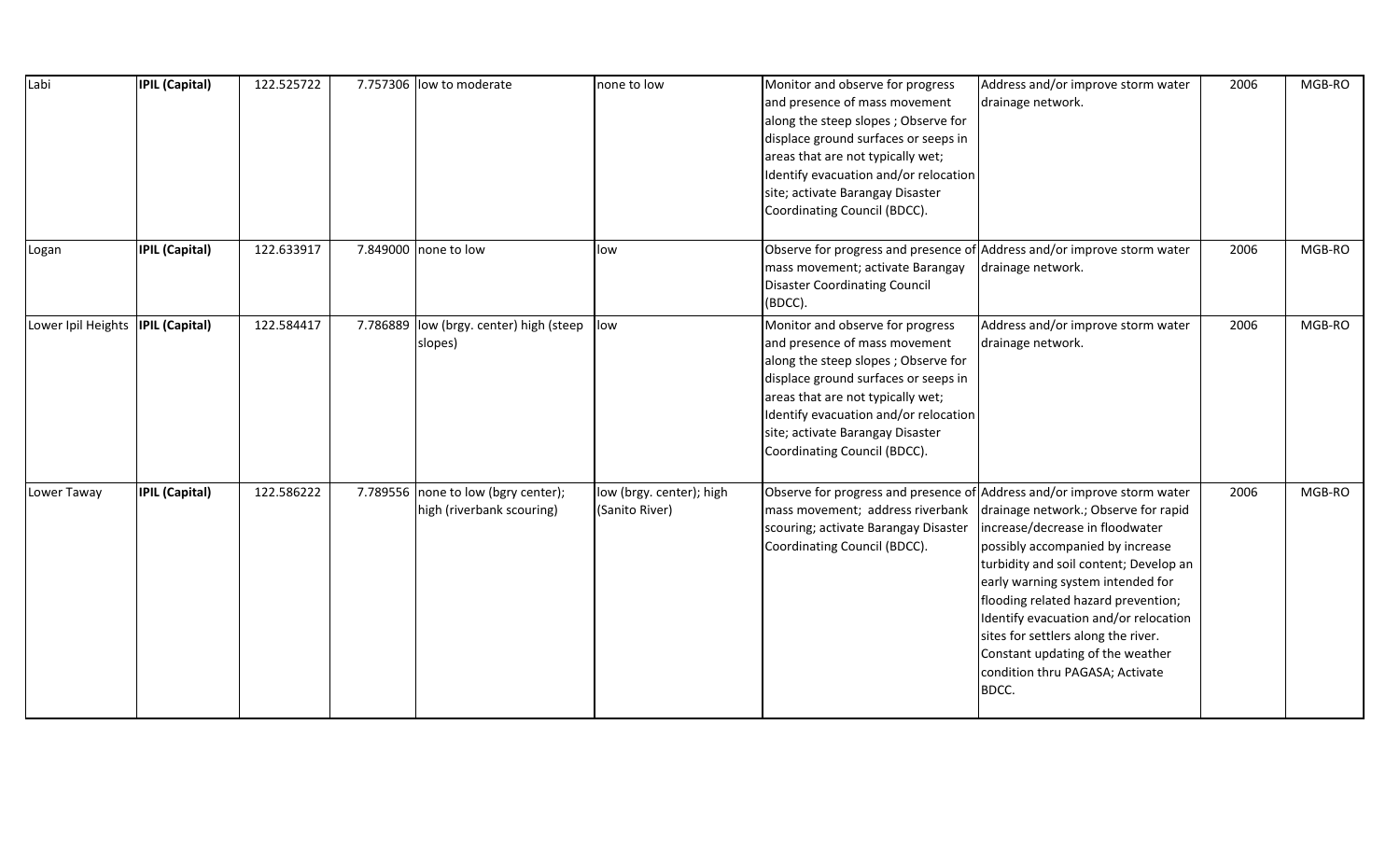| Lumbia  | <b>IPIL (Capital)</b> | 122.546389 |          | 7.793167 low to moderate                                                   | low                                                                                   | Monitor and observe for progress<br>and presence of mass movement<br>along the steep slopes; activate<br><b>Barangay Disaster Coordinating</b><br>Council (BDCC).                                                             | Address and/or improve storm water<br>drainage network.                                                                                                                                                                                                                                                                                                                                                                                  | 2006 | MGB-RO |
|---------|-----------------------|------------|----------|----------------------------------------------------------------------------|---------------------------------------------------------------------------------------|-------------------------------------------------------------------------------------------------------------------------------------------------------------------------------------------------------------------------------|------------------------------------------------------------------------------------------------------------------------------------------------------------------------------------------------------------------------------------------------------------------------------------------------------------------------------------------------------------------------------------------------------------------------------------------|------|--------|
| Maasin  | <b>IPIL (Capital)</b> | 122.533278 | 7.771694 | low to moderate (brgy.<br>center); high (riverbank<br>scouring; road cuts) | along creek)                                                                          | moderate to high (flashflood Monitor and observe for progress<br>and presence of mass movement<br>along the steep slopes; Address<br>riverbank scouring; activate<br><b>Barangay Disaster Coordinating</b><br>Council (BDCC). | Address and/or improve storm water<br>drainage network. Observe for rapid<br>increase/decrease in floodwater<br>possibly accompanied by increase<br>turbidity and soil content; Develop an<br>early warning system intended for<br>flashflood-related hazard prevention;<br>Identify evacuation and/or relocation<br>sites for settlers along the creek;<br>Constant updating of the weather<br>condition thru PAGASA; Activate<br>BDCC. | 2006 | MGB-RO |
| Magdaup | <b>IPIL (Capital)</b> | 122.580167 |          | 7.751611 none to low (brgy. center);                                       | low (bgry.center); high<br>(coastal areas-storm surge;<br>coastal flooding; tsunami)) | Observe for progress and presence of Address and/or improve storm water<br>mass movement along the steep<br>slopes ; activate Barangay Disaster<br>Coordinating Council (BDCC).                                               | drainage network.; Observe for rapid<br>increase/decrease in floodwater<br>possibly accompanied by increase<br>turbidity and soil content; Develop an<br>early warning system intended for<br>flooding and coastal related hazard<br>prevention; Identify evacuation<br>and/or relocation sites for settlers<br>along the creek/coastline; Constant<br>updating of the weather condition<br>thru PAGASA; Activate BDCC.                  | 2006 | MGB-RO |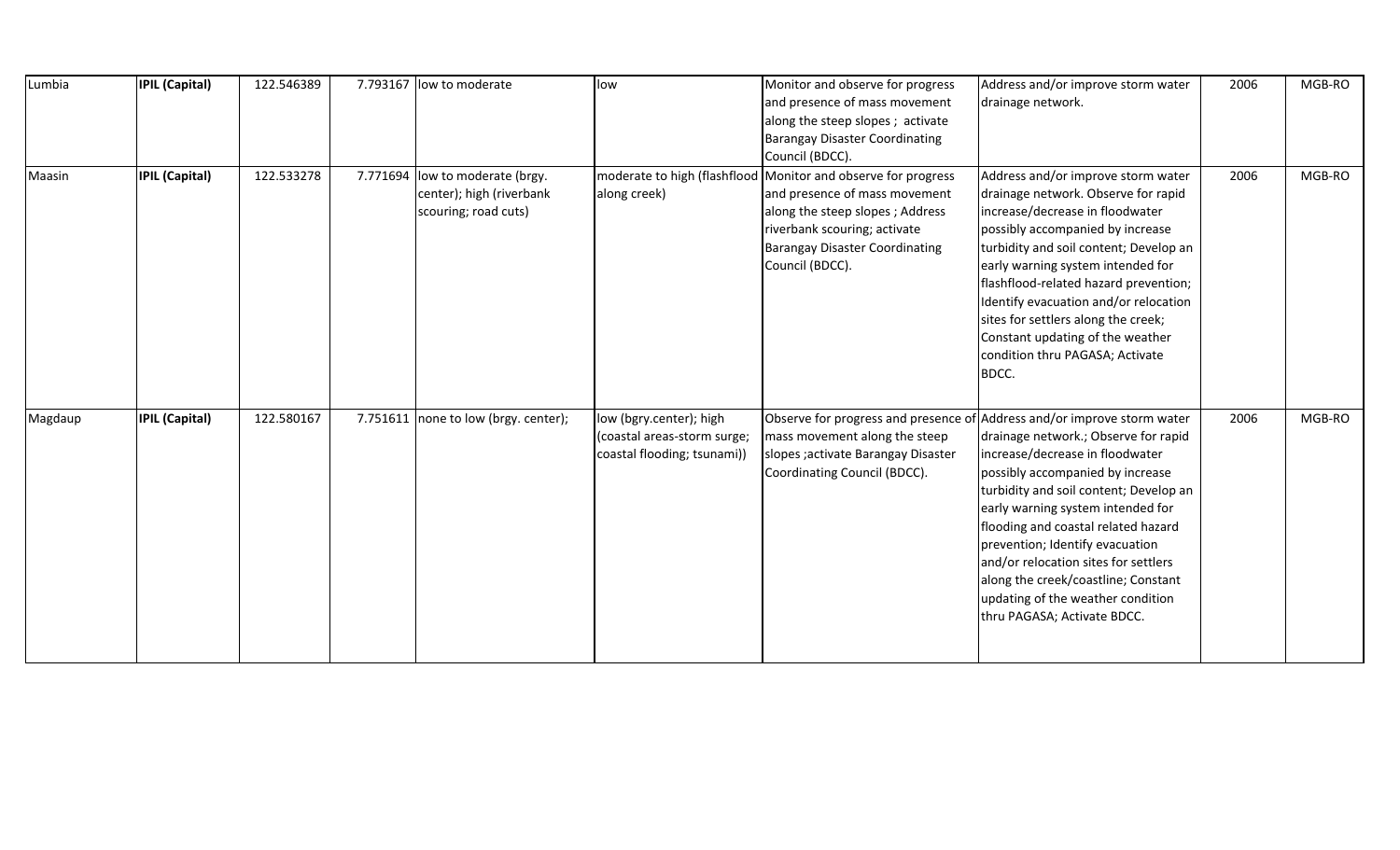| Makilas   | <b>IPIL (Capital)</b> | 122.530889 | 7.730722 none to low (brgy. center); | none to seasonally low       | Monitor and observe for progress      | Address and/or improve storm water                                      | 2006 | MGB-RO |
|-----------|-----------------------|------------|--------------------------------------|------------------------------|---------------------------------------|-------------------------------------------------------------------------|------|--------|
|           |                       |            | moderate (sloping ground)            | (bgry.center); high (coastal | and presence of mass movement         | drainage network.; Observe for rapid                                    |      |        |
|           |                       |            |                                      | areas-storm surge; coastal   | along the steep slopes ; activate     | increase/decrease in floodwater                                         |      |        |
|           |                       |            |                                      | flooding; tsunami))          | <b>Barangay Disaster Coordinating</b> | possibly accompanied by increase                                        |      |        |
|           |                       |            |                                      |                              | Council (BDCC).                       | turbidity and soil content; Develop an                                  |      |        |
|           |                       |            |                                      |                              |                                       | early warning system intended for                                       |      |        |
|           |                       |            |                                      |                              |                                       | flooding and coastal related hazard                                     |      |        |
|           |                       |            |                                      |                              |                                       | prevention; Identify evacuation                                         |      |        |
|           |                       |            |                                      |                              |                                       | and/or relocation sites for settlers                                    |      |        |
|           |                       |            |                                      |                              |                                       | along the creek/coastline; Constant                                     |      |        |
|           |                       |            |                                      |                              |                                       | updating of the weather condition                                       |      |        |
|           |                       |            |                                      |                              |                                       | thru PAGASA; Activate BDCC.                                             |      |        |
|           |                       |            |                                      |                              |                                       |                                                                         |      |        |
| Pangi     | <b>IPIL (Capital)</b> | 122.611389 | 7.801000 none to low                 | low                          | Observe for progress and presence of  | Address and/or improve storm water                                      | 2006 | MGB-RO |
|           |                       |            |                                      |                              | mass movement; activate Barangay      | drainage network.                                                       |      |        |
|           |                       |            |                                      |                              | <b>Disaster Coordinating Council</b>  |                                                                         |      |        |
|           |                       |            |                                      |                              | (BDCC).                               |                                                                         |      |        |
| Poblacion | <b>IPIL (Capital)</b> | 122.586250 | 7.785944 none to low (bgry center);  | low (brgy. center); high     |                                       | Observe for progress and presence of Address and/or improve storm water | 2006 | MGB-RO |
|           |                       |            | high (riverbank scouring)            | (Sanito River)               | mass movement; address riverbank      | drainage network.; Observe for rapid                                    |      |        |
|           |                       |            |                                      |                              | scouring; activate Barangay Disaster  | increase/decrease in floodwater                                         |      |        |
|           |                       |            |                                      |                              | Coordinating Council (BDCC).          | possibly accompanied by increase                                        |      |        |
|           |                       |            |                                      |                              |                                       | turbidity and soil content; Develop an                                  |      |        |
|           |                       |            |                                      |                              |                                       | early warning system intended for                                       |      |        |
|           |                       |            |                                      |                              |                                       | flooding related hazard prevention;                                     |      |        |
|           |                       |            |                                      |                              |                                       | Identify evacuation and/or relocation                                   |      |        |
|           |                       |            |                                      |                              |                                       | sites for settlers along the river.                                     |      |        |
|           |                       |            |                                      |                              |                                       | Constant updating of the weather                                        |      |        |
|           |                       |            |                                      |                              |                                       | condition thru PAGASA; Activate                                         |      |        |
|           |                       |            |                                      |                              |                                       | BDCC.                                                                   |      |        |
| Sanito    | <b>IPIL (Capital)</b> | 122.597694 | 7.792917 none to low                 | low                          |                                       | Observe for progress and presence of Address and/or improve storm water | 2006 | MGB-RO |
|           |                       |            |                                      |                              | mass movement; activate Barangay      | drainage network.                                                       |      |        |
|           |                       |            |                                      |                              | <b>Disaster Coordinating Council</b>  |                                                                         |      |        |
|           |                       |            |                                      |                              | (BDCC).                               |                                                                         |      |        |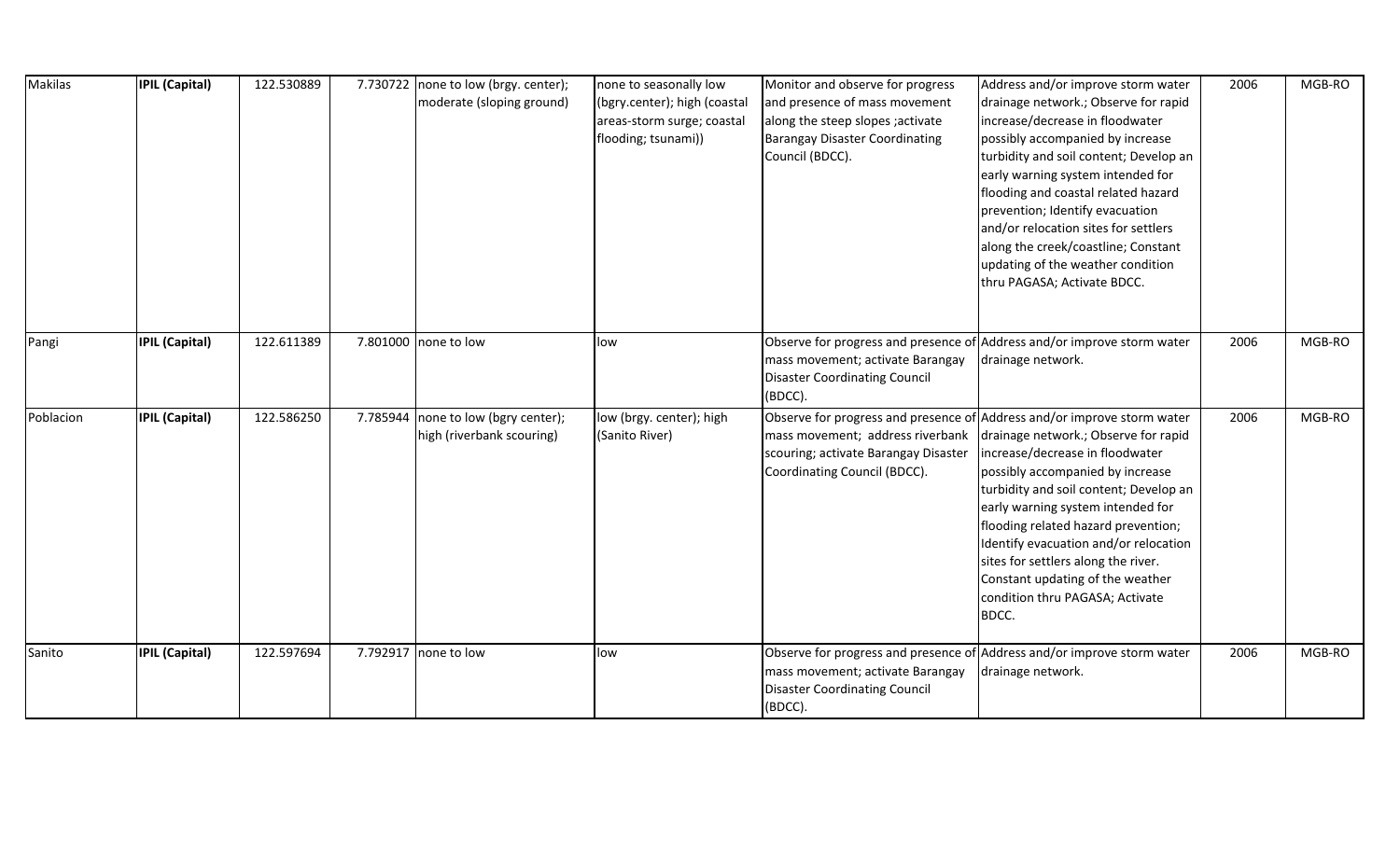| Suclema  | <b>IPIL (Capital)</b> | 122.559389 | 7.810917 none to low                                              | low                                                            | Observe for progress and presence of Address and/or improve storm water<br>mass movement; activate Barangay<br><b>Disaster Coordinating Council</b><br>(BDCC).                                                                                                                                     | drainage network.                                                                                                                                                                                                                                                                                                                                                                                                           | 2006 | MGB-RO |
|----------|-----------------------|------------|-------------------------------------------------------------------|----------------------------------------------------------------|----------------------------------------------------------------------------------------------------------------------------------------------------------------------------------------------------------------------------------------------------------------------------------------------------|-----------------------------------------------------------------------------------------------------------------------------------------------------------------------------------------------------------------------------------------------------------------------------------------------------------------------------------------------------------------------------------------------------------------------------|------|--------|
| Taway    | <b>IPIL (Capital)</b> | 122.585000 | 7.807361 none to low                                              | low                                                            | Observe for progress and presence of Address and/or improve storm water<br>mass movement; activate Barangay<br><b>Disaster Coordinating Council</b><br>(BDCC).                                                                                                                                     | drainage network.                                                                                                                                                                                                                                                                                                                                                                                                           | 2006 | MGB-RO |
| Tenan    | <b>IPIL (Capital)</b> | 122.640972 | 7.816333 none to low                                              | low (brgy. center); high<br>(Bakalan River and its<br>estuary) | Observe for progress and presence of Address and/or improve storm water<br>mass movement; activate Barangay<br><b>Disaster Coordinating Council</b><br>(BDCC).                                                                                                                                     | drainage network.; Observe for rapid<br>increase/decrease in floodwater<br>possibly accompanied by increase<br>turbidity and soil content; Develop an<br>early warning system intended for<br>flooding related hazard prevention;<br>Identify evacuation and/or relocation<br>sites for settlers along the river and its<br>estuary/marshland. Constant<br>updating of the weather condition<br>thru PAGASA; Activate BDCC. | 2006 | MGB-RO |
| Tiayon   | <b>IPIL (Capital)</b> | 122.553000 | 7.768361 none to low (brgy. center);<br>high (riverbank scouring) | low                                                            | Monitor and observe for progress<br>and presence of mass movement<br>along the steep slopes ; activate<br><b>Barangay Disaster Coordinating</b><br>Council (BDCC).                                                                                                                                 | Address and/or improve storm water<br>drainage network.                                                                                                                                                                                                                                                                                                                                                                     | 2006 | MGB-RO |
| Timalang | <b>IPIL (Capital)</b> | 122.517056 | 7.792472 moderate to high                                         | none                                                           | Monitor and observe for progress<br>and presence of mass movement<br>along the steep slopes; Observe for<br>displace ground surfaces or seeps in<br>areas that are not typically wet;<br>Identify evacuation and/or relocation<br>site; activate Barangay Disaster<br>Coordinating Council (BDCC). |                                                                                                                                                                                                                                                                                                                                                                                                                             | 2006 | MGB-RO |